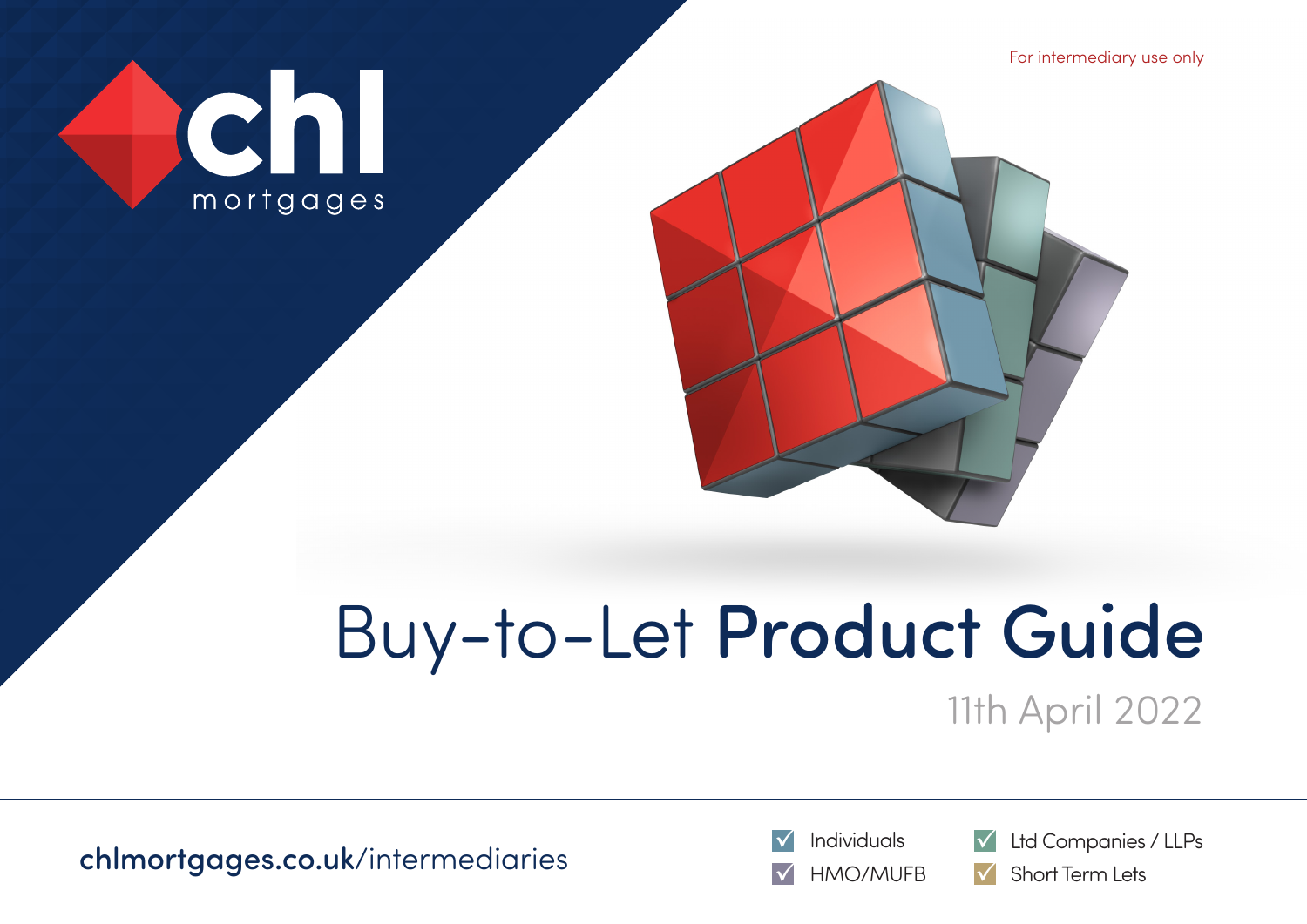Revert Rate: BBR + 4.50% BBR = Bank of England Base Rate / Bank Rate (www.bankofengland.co.uk)

## Buy-to-Let Mortgages for Individuals

| <b>Fixed Term</b> | <b>LTV</b> | Rate  | <b>Product Fee</b> | <b>ICR</b> | ERC %         | Product Code     |
|-------------------|------------|-------|--------------------|------------|---------------|------------------|
|                   | 65%        | 3.30% | $1\%$              | Pay rate   | 5/4/3/2/1     | IND5YRLTV65a.010 |
|                   |            | 3.00% | 2.5%               |            |               | IND5YRLTV65f.010 |
| 5                 | 75%        | 3.55% | $1\%$              |            |               | IND5YRLTV75a.010 |
| years             |            | 3.35% | 2%                 |            |               | IND5YRLTV75c.010 |
|                   | 80%        | 4.35% | $1\%$              |            |               | IND5YRLTV80a.010 |
|                   |            | 4.15% | 2%                 |            |               | IND5YRLTV80c.010 |
| years             | 65%<br>75% | 3.55% | $1\%$              |            | 5/5/5/4/3/2/1 | IND7YRLTV65a.010 |
|                   |            | 3.64% |                    | Pay rate   |               | IND7YRLTV75a.010 |

For intermediary use only. Criteria for quidance only. Detailed application criteria apply. CHL reserves the right to accept or decline an application at our absolute discretion.



[chlmortgages.co.uk/intermediaries](http://www.chlmortgages.co.uk) 1: 01252 365 888 E: sales@chlmortgages.co.uk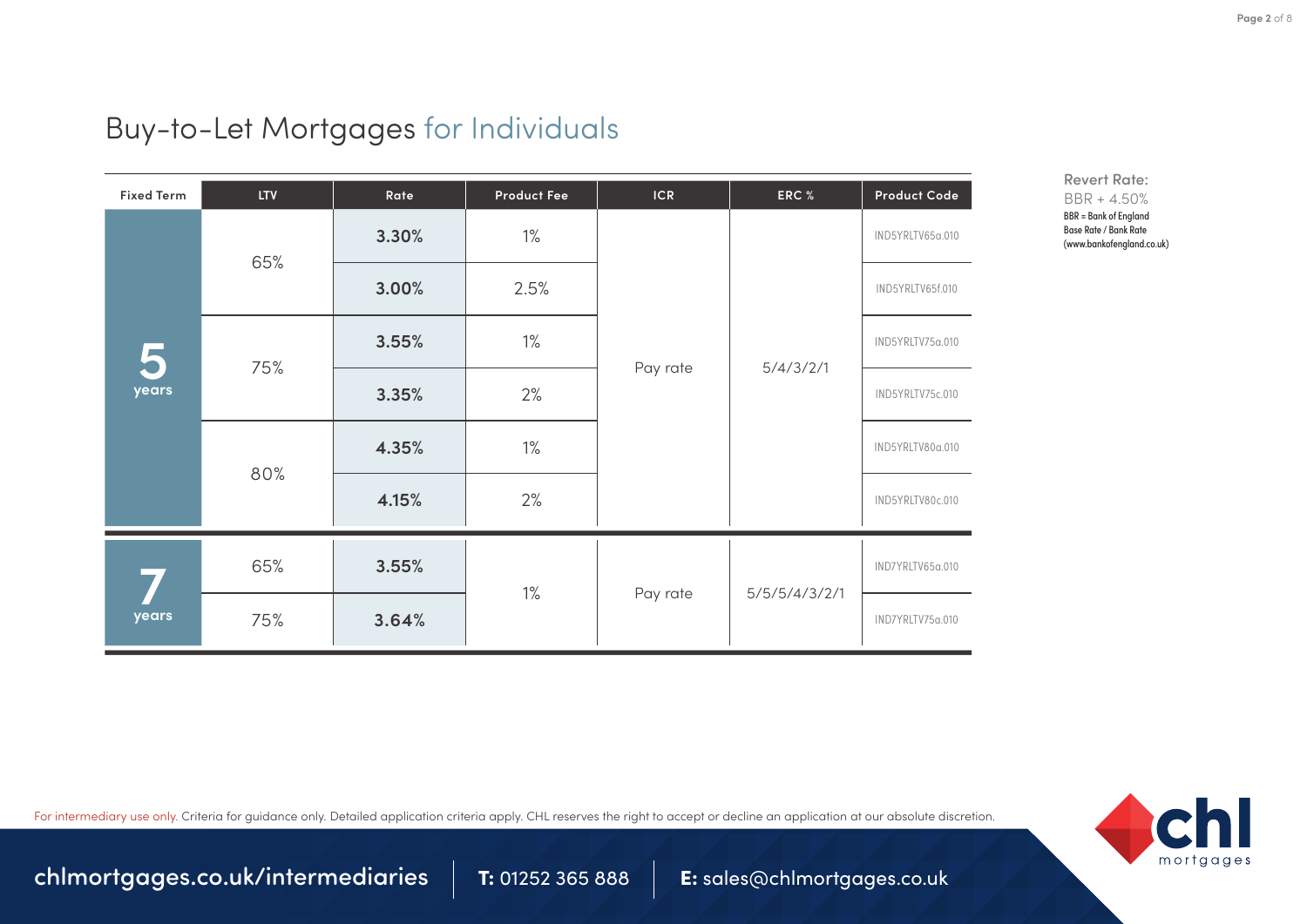# Buy-to-Let Mortgages for Limited Companies / LLPs

| <b>Fixed Term</b> | <b>LTV</b> | Rate  | <b>Product Fee</b> | <b>ICR</b> | ERC %         | <b>Product Code</b> |
|-------------------|------------|-------|--------------------|------------|---------------|---------------------|
| years             | 65%        | 3.30% | $1\%$              | Pay rate   | 5/4/3/2/1     | LTD5YRLTV65a.010    |
|                   |            | 3.00% | 2.5%               |            |               | LTD5YRLTV65f.010    |
|                   | 75%        | 3.55% | $1\%$              |            |               | LTD5YRLTV75a.010    |
|                   |            | 3.35% | 2%                 |            |               | LTD5YRLTV75c.010    |
|                   | 80%        | 4.35% | $1\%$              |            |               | LTD5YRLTV80a.010    |
|                   |            | 4.15% | 2%                 |            |               | LTD5YRLTV80c.010    |
| years             | 65%        | 3.55% |                    |            | 5/5/5/4/3/2/1 | LTD7YRLTV65a.010    |
|                   | 75%        | 3.64% | $1\%$              | Pay rate   |               | LTD7YRLTV75a.010    |

For intermediary use only. Criteria for guidance only. Detailed application criteria apply. CHL reserves the right to accept or decline an application at our absolute discretion.



**Page 3** of 8

[chlmortgages.co.uk/intermediaries](http://www.chlmortgages.co.uk) 1: 01252 365 888 E: sales@chlmortgages.co.uk

Revert Rate: BBR + 4.50% BBR = Bank of England Base Rate / Bank Rate (www.bankofengland.co.uk)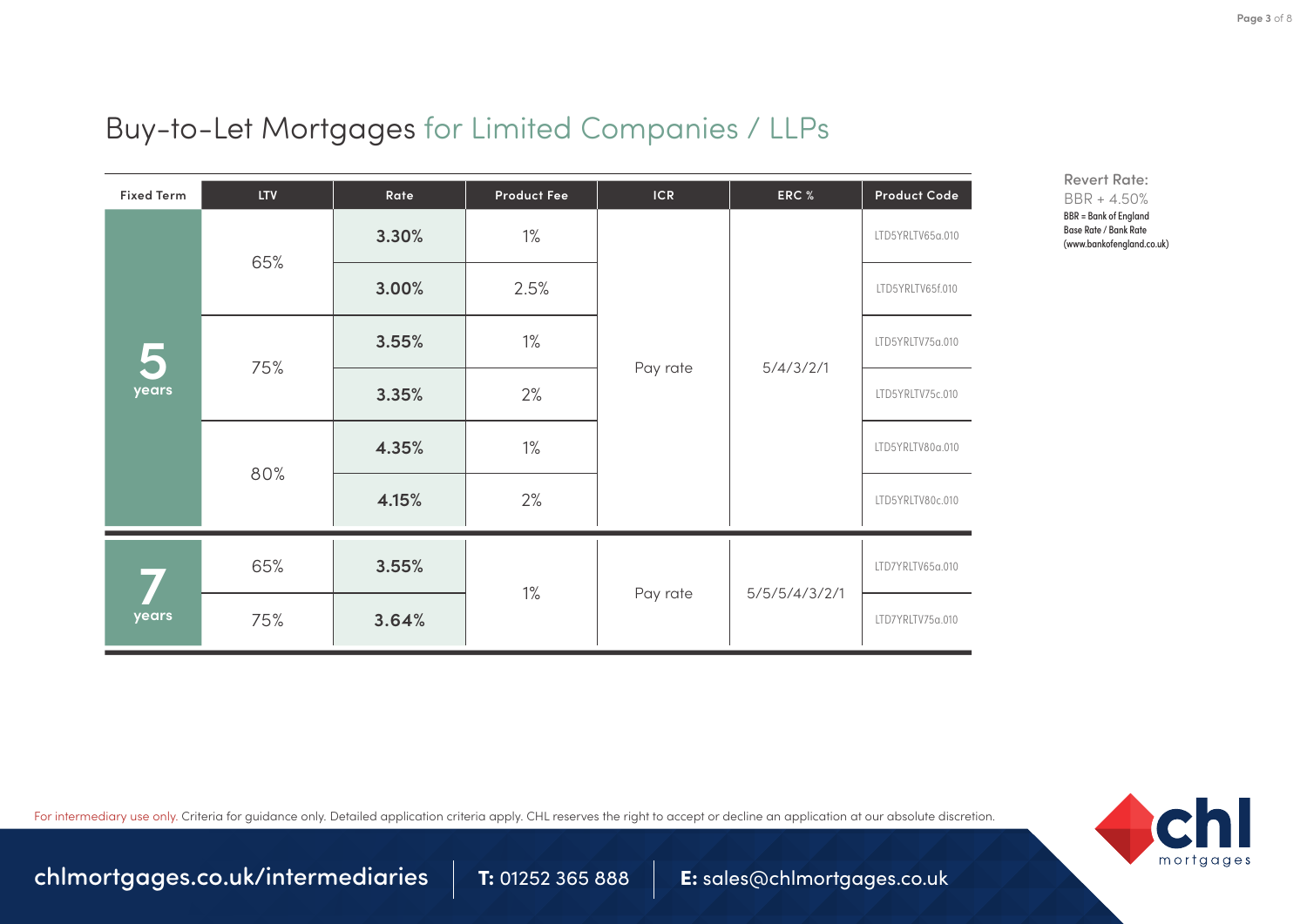### Buy-to-Let Mortgages for HMO / MUFB

| Size                                                      | <b>Fixed Term</b> | <b>LTV</b> | Rate           | <b>Product Fee</b> | <b>ICR</b>        | ERC %     | Product Code      |
|-----------------------------------------------------------|-------------------|------------|----------------|--------------------|-------------------|-----------|-------------------|
|                                                           |                   | 65%        | $1\%$<br>3.45% |                    | SHMO5YRLTV65a.010 |           |                   |
|                                                           | 5                 |            | 3.15%          | 2.5%               |                   | 5/4/3/2/1 | SHMO5YRLTV65f.010 |
| <b>Small</b>                                              | years             | 75%        | 3.55%          | $1\%$              | Pay rate          |           | SHMO5YRLTV75a.010 |
| Up to 6<br><b>HMO Bedrooms</b><br>or MUFB Units           |                   |            | 3.35%          | 2%                 |                   |           | SHMO5YRLTV75c.010 |
|                                                           |                   | 65%        | 3.83%          |                    |                   |           | SHMO7YRLTV65a.010 |
|                                                           | years             |            | 75%            | 3.93%              | $1\%$             | Pay rate  | 5/5/5/4/3/2/1     |
| Large<br>Up to 10<br><b>HMO Bedrooms</b><br>or MUFB Units | years             |            | 3.60%          | 1.25%              |                   |           | LHMO5YRLTV75d.010 |
|                                                           |                   | 75%        | 3.35%          | 2.5%               | Pay rate          | 5/4/3/2/1 | LHMO5YRLTV75f.010 |



These products are available to both Individual & Limited Company / LLP borrowers

For intermediary use only. Criteria for quidance only. Detailed application criteria apply. CHL reserves the right to accept or decline an application at our absolute discretion.



**Page 4** of 8

[chlmortgages.co.uk/intermediaries](http://www.chlmortgages.co.uk) 1: 01252 365 888 E: sales@chlmortgages.co.uk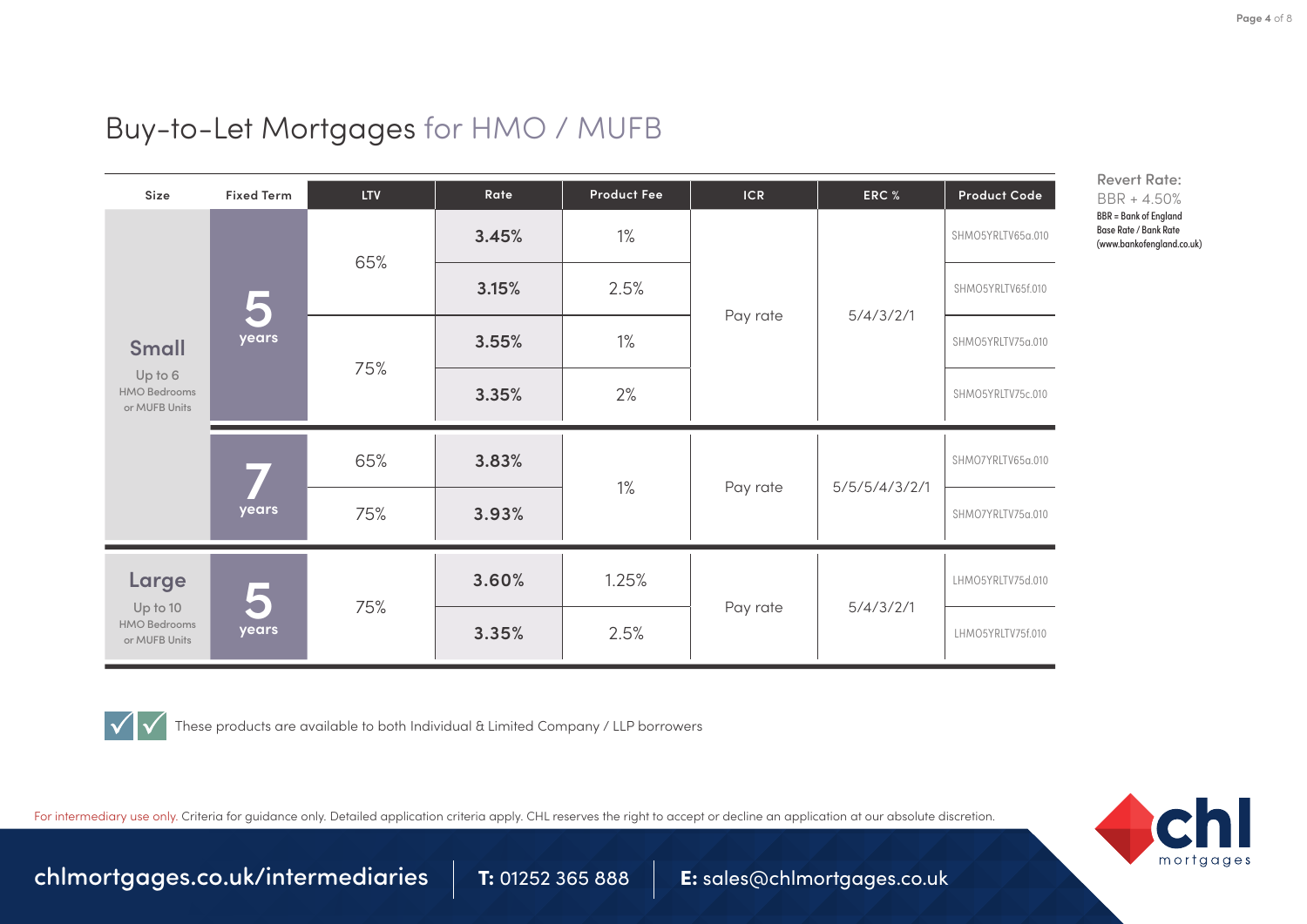## Buy-to-Let Mortgages for Short Term Lets

| <b>Fixed Term</b> | <b>LTV</b> | Rate  | <b>Product Fee</b> | ICR      | ERC %     | <b>Product Code</b> |
|-------------------|------------|-------|--------------------|----------|-----------|---------------------|
| 5<br>years        | 65%        | 3.80% | $1\%$              | Pay rate | 5/4/3/2/1 | SLET5YRLTV65a.010   |
|                   |            | 3.50% | 2.5%               |          |           | SLET5YRLTV65f.010   |
|                   | 75%        | 3.95% | $1\%$              |          |           | SLET5YRLTV75a.010   |
|                   |            | 3.75% | 2%                 |          |           | SLET5YRLTV75c.010   |

Revert Rate: BBR + 4.50% BBR = Bank of England Base Rate / Bank Rate (www.bankofengland.co.uk)

This range is designed for borrowers who intend to let the property for a short period such as a **holiday let** or **serviced apartment**.

For further information please see Criteria Guide (page 4) or [contact your BDM](https://www.chlmortgages.co.uk/intermediaries/team/).



These products are available to both Individual & Limited Company / LLP borrowers

For intermediary use only. Criteria for quidance only. Detailed application criteria apply. CHL reserves the right to accept or decline an application at our absolute discretion.



[chlmortgages.co.uk/intermediaries](http://www.chlmortgages.co.uk) 7: 01252 365 888 E: sales@chlmortgages.co.uk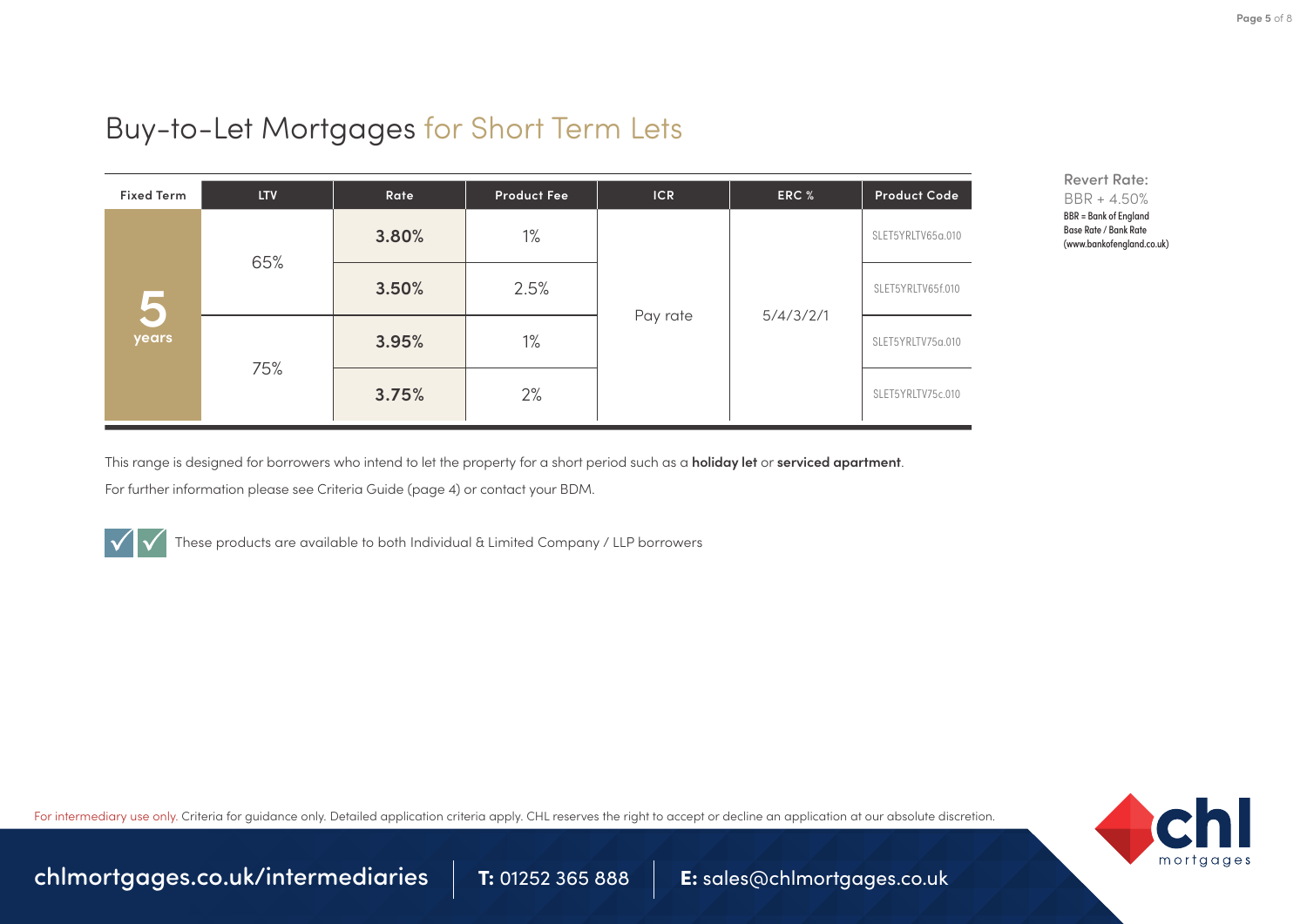#### Criteria at a Glance

|                            | <b>Individuals</b>                                                                                                                                                                                                                                                                                                                            | <b>Limited Companies / LLP</b>                                                                                                                                                                                                                                                                                                           | <b>HMO / MUFB</b>                                                       |  |  |  |  |
|----------------------------|-----------------------------------------------------------------------------------------------------------------------------------------------------------------------------------------------------------------------------------------------------------------------------------------------------------------------------------------------|------------------------------------------------------------------------------------------------------------------------------------------------------------------------------------------------------------------------------------------------------------------------------------------------------------------------------------------|-------------------------------------------------------------------------|--|--|--|--|
|                            |                                                                                                                                                                                                                                                                                                                                               | 68100 • 68209 • 68320 • 68201. Properties related SPV accepted.<br>LLPs accepted. Trading companies considered                                                                                                                                                                                                                           |                                                                         |  |  |  |  |
|                            |                                                                                                                                                                                                                                                                                                                                               | New company incorporations accepted                                                                                                                                                                                                                                                                                                      | At least one applicant must prove they have                             |  |  |  |  |
| Applicant/Experience       | At least one applicant must have<br>a minimum of 12 months                                                                                                                                                                                                                                                                                    | A personal guarantee must be provided by Limited                                                                                                                                                                                                                                                                                         | owned a minimum of 1 BTL property for 2 years                           |  |  |  |  |
|                            | as a current property owner                                                                                                                                                                                                                                                                                                                   | Company Directors and/or Shareholders with<br>≥20% shareholding, and all designated members<br>and members with management rights of an LLP.                                                                                                                                                                                             | Available to both Individual and<br>Limited Companies / LLP applicants. |  |  |  |  |
|                            |                                                                                                                                                                                                                                                                                                                                               | Deposits from Inter-company/Director/<br>Shareholder/Partner loans accepted                                                                                                                                                                                                                                                              |                                                                         |  |  |  |  |
| <b>Applicants</b>          | Up to 4 . Limited Company / LLP Guarantors must together hold a minimum of 75% or more of the entire shares/issued share capital.<br>Up to 4 LLP Guarantors which must include all designated members and those members with management rights as detailed in the LLP agreement.                                                              |                                                                                                                                                                                                                                                                                                                                          |                                                                         |  |  |  |  |
| <b>Age Limits</b>          |                                                                                                                                                                                                                                                                                                                                               | Minimum Age: Primary applicant: 21 Secondary applicants: 18 • Maximum Age: 85 at the end of term                                                                                                                                                                                                                                         |                                                                         |  |  |  |  |
| <b>Minimum Income</b>      |                                                                                                                                                                                                                                                                                                                                               | £20,000 combined income per application • Rental income accepted as per SA302                                                                                                                                                                                                                                                            |                                                                         |  |  |  |  |
| <b>Loan Amount</b>         |                                                                                                                                                                                                                                                                                                                                               | Minimum Loan: £25,001 · Maximum Loan: £1m (up to 75% LTV) / £500k (up to 80% LTV) or £2m for MUFB                                                                                                                                                                                                                                        |                                                                         |  |  |  |  |
| <b>Loan Term</b>           |                                                                                                                                                                                                                                                                                                                                               | Minimum Term: 5 years • Maximum Term: 30 years                                                                                                                                                                                                                                                                                           |                                                                         |  |  |  |  |
| <b>Maximum LTV</b>         |                                                                                                                                                                                                                                                                                                                                               | Standard properties: 80%   . Studio flats: 75% . New builds: 75% (houses) / 70% (flats)<br>75%<br>Above/Adjacent to Commercial 75% . Former Local Authority: 75% (houses) / 70% (flats)                                                                                                                                                  |                                                                         |  |  |  |  |
|                            |                                                                                                                                                                                                                                                                                                                                               | Portfolio Landlords Min. landlord experience of 12 months . Max. Portfolio Lending held within the CHL group £2.5m (up to £5m considered after 12 months) . Unlimited properties/mortgages in BTL portfolio                                                                                                                              |                                                                         |  |  |  |  |
| Adverse                    |                                                                                                                                                                                                                                                                                                                                               | Unsecured Arrears: 0 in 6 months, Status 1 in 12 mths (Max. 1 instance), Status 2 in 24 months . Secured arrears: 0 in 6 months, Status 1 in 24 months (Max. 1 instance)<br>Defaults: Unsatisfied max. £250 in 36 months. Satisfied max. £500 in 36 months . CC 's: Unsatisfied max. £250 in 36 months. Satisfied max. £500 in 36 months |                                                                         |  |  |  |  |
| <b>Acceptable Exposure</b> |                                                                                                                                                                                                                                                                                                                                               | Blocks of up to 6 units: Maximum 6 units per block • Blocks of 7 to 20 units: Maximum 10 units per block • Blocks of more than 20 units: Highest of 10 units or 20% per block                                                                                                                                                            |                                                                         |  |  |  |  |
| Rooms / Units              | Small HMO/MUFB: Up to 6 bedrooms / units<br>Up to 5 bedrooms • Properties currently let as shared accomodation accepted<br>Large HMO/MUFB: Up to 10 bedrooms / units                                                                                                                                                                          |                                                                                                                                                                                                                                                                                                                                          |                                                                         |  |  |  |  |
| Minimum value              | HMO/MUFB Inside M25: £150k.<br>£75,000 except for:<br>· Ex-local authority £100,000 · Studio flat £100,000 · Flats above 10 storeys £250,000<br>HMO Elsewhere: £75k (≤65% LTV) or £100k (>65% LTV)<br>· Flats above / adjacent to commercial inside M25 £250,000 (£150,000 elsewhere)<br>MUFB Elsewhere: £100k (≤65% LTV) or £150k (>65% LTV) |                                                                                                                                                                                                                                                                                                                                          |                                                                         |  |  |  |  |
| <b>New builds</b>          | Definition: Built or converted within the last 12 months . All new build or properties less than 10 years old must hold an adequate warranty.                                                                                                                                                                                                 |                                                                                                                                                                                                                                                                                                                                          |                                                                         |  |  |  |  |
| <b>Shared Houses</b>       | Rental Assessment is on a single family unit basis<br>Rental Assessment is on a room-by-room / unit-by-unit basis                                                                                                                                                                                                                             |                                                                                                                                                                                                                                                                                                                                          |                                                                         |  |  |  |  |
| $ICR*$                     | Basic Rate Tax Payer: 125% • Higher Rate Tax Payer: 140% • Limited Company / LLP: 125%                                                                                                                                                                                                                                                        |                                                                                                                                                                                                                                                                                                                                          |                                                                         |  |  |  |  |
|                            |                                                                                                                                                                                                                                                                                                                                               |                                                                                                                                                                                                                                                                                                                                          |                                                                         |  |  |  |  |

\* See Page 7: The Rental Calculation † Max. 75% LTV for properties highlighted by our valuer as 'non-standard construction'

For intermediary use only. Criteria for quidance only. Detailed application criteria apply. CHL reserves the right to accept or decline an application at our absolute discretion.



 ${\sf chlmortgages.co.uk/intermediaries} \quad \vert \quad {\sf T:}$  ${\sf chlmortgages.co.uk/intermediaries} \quad \vert \quad {\sf T:}$  ${\sf chlmortgages.co.uk/intermediaries} \quad \vert \quad {\sf T:}$  01252 365 888  $\quad \vert \quad {\sf E:}$  sales@chlmortgages.co.uk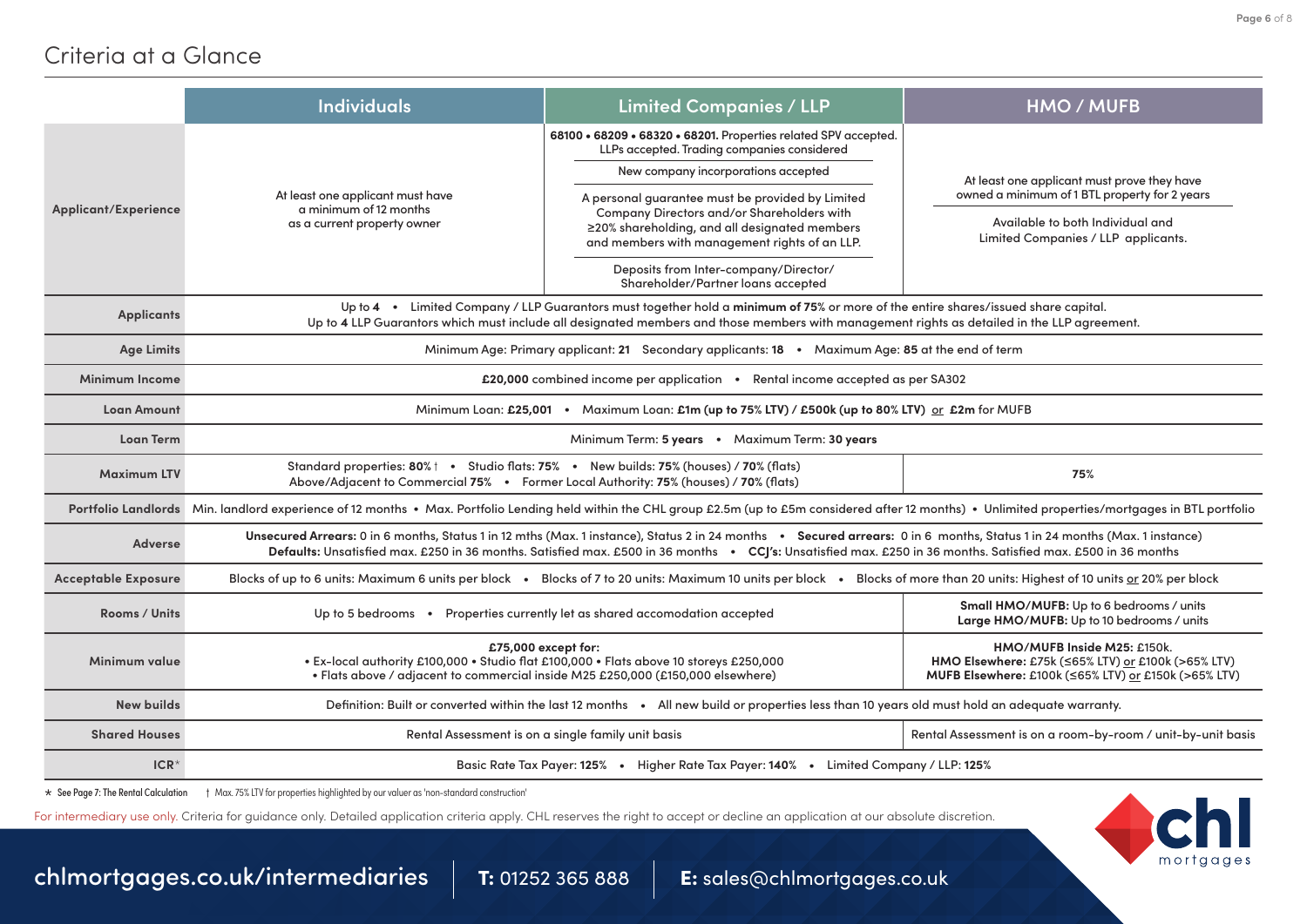#### The Rental Calculation

| Tax band <b>IGR</b>      |  |
|--------------------------|--|
| Basic Rate 125%          |  |
| Ltd Companies / LLP 125% |  |
| Higher Rate 140%         |  |

|                                                                                                          | <b>Assessment Rate</b>                                                         |
|----------------------------------------------------------------------------------------------------------|--------------------------------------------------------------------------------|
| Less than 5 year fixed                                                                                   | Highest of<br>5.50%; or the initial pay rate +2.00%; or the reversionary rate. |
| Less than 5 year fixed*<br>where a historic borrower is looking<br>to remortgage without capital raising | Highest of<br>5.00%; or the initial pay rate.                                  |
| 5 year fixed or more The initial pay rate                                                                |                                                                                |
|                                                                                                          | Lifetime Tracker. The initial pay rate +2.00%                                  |

\***Historic Borrower:** A borrower who owned their BTL property before 6th April 2017

NOTE: Should a borrower choose a Capital & Interest repayment mortgage then, in addition to the Interest Cover Ratio test above, the gross monthly rental income must be equal to or greater than the monthly payment.

| <b>Security Type</b>                                                    | <b>Basis of rental income</b> | <b>Basis of Valuation</b> |
|-------------------------------------------------------------------------|-------------------------------|---------------------------|
| Single self-contained unit                                              | Single tenancy                | Comparable basis          |
| <b>Shared House</b>                                                     | Single tenancy                | <b>Comparable basis</b>   |
| <b>Short-term lets/Serviced Apartments</b>                              | Single tenancy                | <b>Comparable basis</b>   |
| <b>Holiday Let</b>                                                      | Single tenancy                | Comparable basis          |
| Small HMO (≤6 bedroom)                                                  | Tenancy per room              | Comparable basis          |
| Large HMO (>6 bedroom) Tenancy per room                                 |                               | Investment valuation      |
| Small MUFB (≤6 units) Tenancy per unit                                  |                               | Comparable basis          |
| Large / Hybrid <sup>'</sup> MUFB (>6 units) Tenancy per unit / per room |                               | Investment valuation      |

† For definition of Hybrid MUFB see Criteria Guide, Page 5

#### For intermediary use only. Criteria for quidance only. Detailed application criteria apply. CHL reserves the right to accept or decline an application at our absolute discretion.



[chlmortgages.co.uk/intermediaries](http://www.chlmortgages.co.uk) 1: 01252 365 888 E: sales@chlmortgages.co.uk

Additional Fees

|         | Application   Funds Release | Redemption<br><b>Admin</b> | <b>Reinspection   Reinspection</b><br>$\int (Ind. / Ltd Co.) \int (HMO / MUFB)$ |         |
|---------|-----------------------------|----------------------------|---------------------------------------------------------------------------------|---------|
| £125.00 | £25.00                      | £90.00                     | £150.00                                                                         | £250.00 |

#### Property Valuation Fees

|                       | <b>Individuals</b> | Small              | Large<br><b>HMO/MUFB</b> |
|-----------------------|--------------------|--------------------|--------------------------|
| <b>Property Value</b> | Ltd Co. / LLP      | <b>HMO / MUFB</b>  |                          |
| Up to £100k           | £150               | £450               | £1,250                   |
| Up to £150k           | £175               | £450               | £1,250                   |
| Up to £200k           | £200               | £465               | £1,250                   |
| Up to £250k           | £225               | £465               | £1,300                   |
| Up to £300k           | £250               | £535               | £1,350                   |
| Up to £350k           | £275               | £595               | £1,425                   |
| Up to £400k           | £300               | £595               | £1,425                   |
| Up to £450k           | £325               | £655               | £1,500                   |
| Up to £500k           | £350               | £655               | £1,500                   |
| Up to £600k           | £485               | £720               | £1,600                   |
| Up to £700k           | £585               | £780               | £1,750                   |
| Up to £800k           | £650               | £890               | £1,900                   |
| Up to £900k           | £710               | £965               | £2,025                   |
| Up to £1.0m           | £825               | £1,035             | £2,175                   |
| Up to £1.25m          | £1,025             | £1,235             | £2,500                   |
| Up to $£1.5m$         | £1,225             | £1,435             | £2,750                   |
| Up to £1.75m          | £1,425             | £1,635             | £3,000                   |
| Up to £2.0m           | £1,625             | £1,835             | £3,200                   |
| >E2.0m                | <b>By referral</b> | <b>By referral</b> | <b>By referral</b>       |